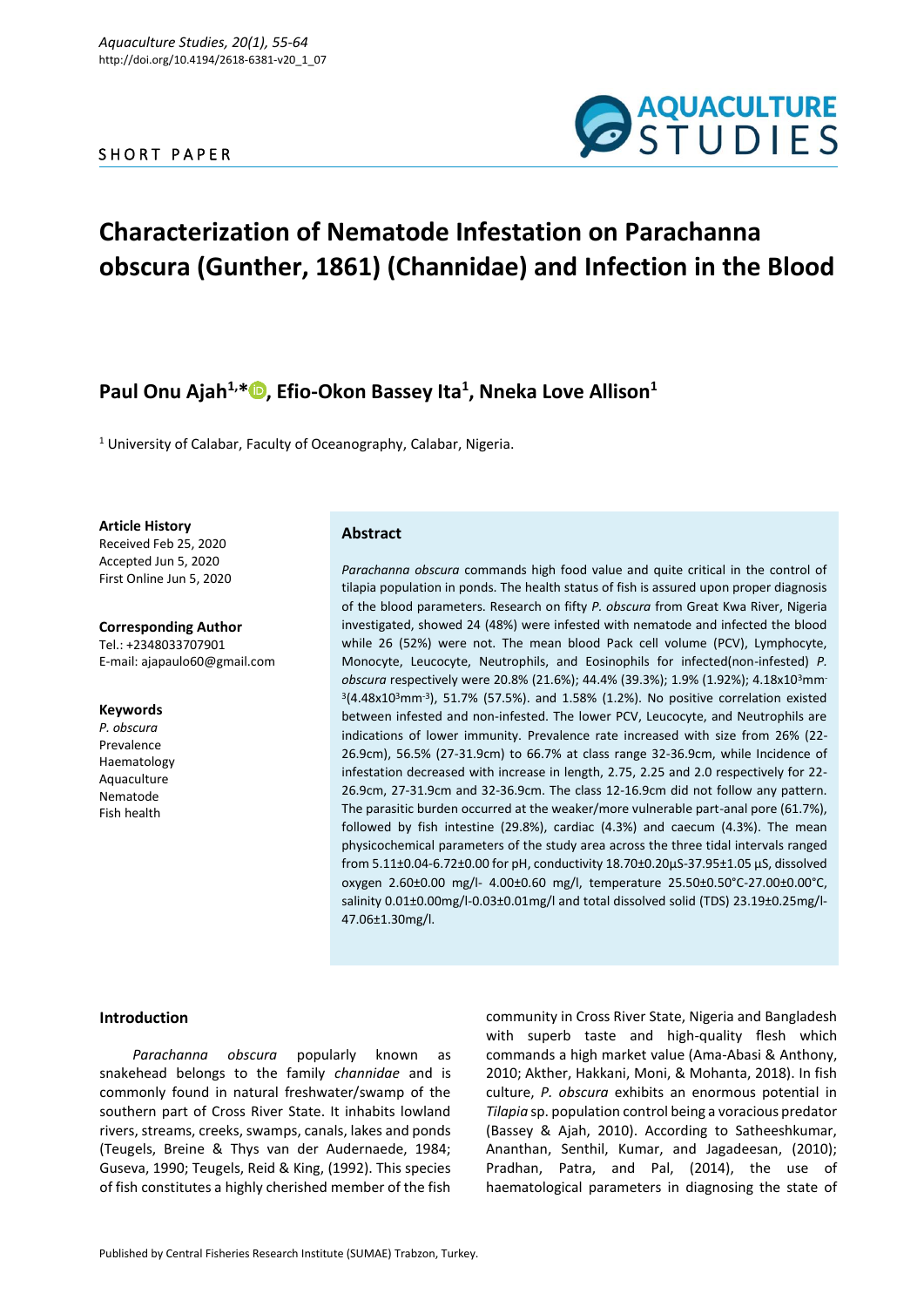health of natural fish is gaining worldwide acceptance as a tool in the management of fish both in the natural and artificial environment. Changes in haematological parameters due to infection by parasites such as nematodes are one of the indices of the ill health of the fish (Clauss, Alistair, & Arnold, 2008; Adeyemo, Okwilagwe, & Ajani., 2009). The parasitic form of nematodes lives in the host gut, blood (e.g *Wucheria bancrofti*, *Loa loa, Onchorcercia volvolus* and *Dracunculus* sp. as well as other filarial hosts), tissue nematodes (*Trichurius spirasis),* intestinal nematodes (*T. trichuriae)*, and lymph vessels most of which are macroscopic (Conver, Spadling, & Forester, 2003). The parasitic infection of fish leads to economic losses due to not only mortality but also treatment costs, decreasing growth that reduces the expansion of aquaculture (Akther, Hakkani, Ashaduzzaman & Mohanta, 2017; Gado, Mahfouz, Moustafa, & Lolo, 2017; Oladipo, Sunday & Ogunbiyi, 2019). Diseases caused by parasites make fish culturing a high-risk investment (Kumari & Perven, 2017). Stress in fish may be induced by both biotic and environmental factors (Labello, Saunder, & Crawford, 2001; Witeska, 2005; Ahmed & Sheikh, 2020). Ajah and Ukutt (2018 a, b) observed that water soluble fraction from crude oil can stress a fish and lead to alteration of the haemotological characteristics of starved or fed catfish. This study therefore analysis the blood of *infested and non-infested P. obscura* as a tool to determine its state of health and the aquacultural implications following Kori-Siakpere *and* Egbor (1997; Kori-Siakpere, Ake, & Idoge, 2005)*.*

### **Materials and Methods**

### **Study Area**

Fifty life specimens of the African Snakehead, *Parachanna obscura* were obtained from the Great Kwa 56

River (a tidal river) within the Esuk Mba axis of the Akpabuyo Local Government Area of Cross River State, Nigeria. The Great Kwa River covers a distance of 60 km in length and an average of 1.66 km in width. It lies along latitude 8.22 $\textdegree$ N and Longitude 4.45 $\textdegree$ E.

# **Physicochemical Parameters of Esuk Mba Water for the Three Tidal Cycles**

The mean results from analyses of different water quality parameters carried out in the study area at different tidal intervals are as follows: the mean pH ranged between 5.11±0.04 to 6.72±0.00, Conductivity 18.70±0.20µS and 37.95±1.05µS, Dissolved Oxygen 2.60±0.00mg/l to 4.00±0.60mg/l, water temperature range from 25.50±0.50°C to 27.00±0.00°C, Salinity level wasn't lower than 0.01±0.00mg/l nor higher than 0.03±0.01mg/l and Total dissolved solid (TDS) ranged between 47.06±1.30mg/l and 23.19±0.25mg/l. across the tidal intervals.

# **Fish Samples**

Fifty (50) samples of *P. obscura* (Figure 1). were caught by means of fish trap and put in aerated containers for onward transportation to the Zoology and Environmental Biology Laboratory, University of Calabar, Nigeria. The samples were stored in two reinforced plastic water tanks of 200l capacity each for a minimum of two (2) weeks following Gupta and Banerjee (2011). During this period, they became adjusted to the laboratory conditions and were fed with artificial (pelleted) feeds and ground shrimps obtained locally to avoid possible distortion of the haematological parameters due to effect of starvation. The fish were weighed using Kitchen scale (Model: Ashton Meyers Scale 0.1 g-5 kg) and recorded in grams (g). A metre rule was used to measure the length in centimeters (cm)



**Figure 1.** Acclimatization of *Parachanna obscura* in the tank

**Table 1.** Prevalence and incidence of Nematode infestation in *Parachanna obscura*

| Length<br>class | Sample size<br>(%) | Р.<br>obscura<br>infested (%) | Nematodes in Infested P.<br>obscura | Incidence of<br>infestation | Prevalence per class (%) / Total<br>population (%) |
|-----------------|--------------------|-------------------------------|-------------------------------------|-----------------------------|----------------------------------------------------|
| $12 - 16.9$     | 1(2)               |                               | ۰                                   |                             | ۰                                                  |
| $17 - 21.9$     | 5(10)              | 3(12.5)                       | 4                                   | 1.33                        | 60(8)                                              |
| $22 - 26.9$     | 15(30)             | 4(16.7)                       | 11                                  | 2.75                        | 26.7(22)                                           |
| $27 - 31.9$     | 23(46)             | 13(54.17)                     | 26                                  | 2.25                        | 56.5(52)                                           |
| $32 - 36.9$     | 6(12)              | 4(16.7)                       | q                                   | 2.0                         | 66.7(18)                                           |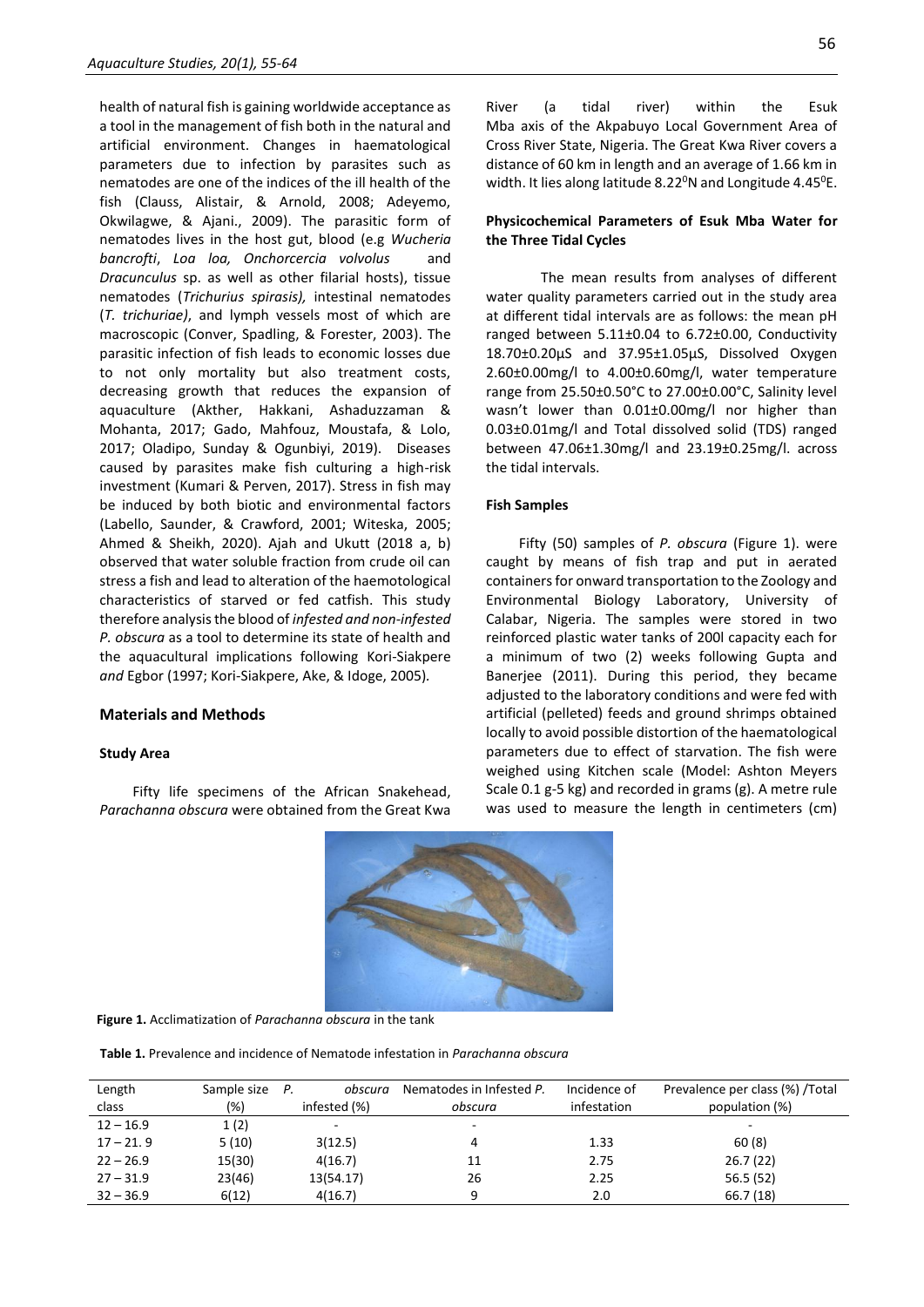from the snout to the caudal fin. In similar experiment, Jerônimo, *et al.,* (2014) used 60 fish, 30 per season to investigate the haematological and histopathological parameters in South American fish *Piaractus mesopotamicus* parasitized by monogenean (Dactylogyridae) while Mazumder, Fivelstad, Ghaffar, and Das (2019) analyzed theirs using 40 blood specimens of juvenile snapper fish (*Lutjanus molabaricus).*

# **Blood Collection**

The fish was anaesthetized with MS-222 (Imanpoor, Bagheri & Hedayati, 2010) before the fish belly was placed upward. Blood samples were obtained from the lamellae around the gill arch with the aid of a heparinized 2  $\text{cm}^3$  disposable plastic syringes (Figure 2) and 21-gauge disposable hypodermic needle as described by Lavanya, Ramesh, Kavitha, and Malarvizhi (2011). The use of the blood plastic syringe is a necessary precaution with fish blood because contact with glass results in decreased coagulation (Smith Lewis & Kaplan, 1952). The site chosen for puncture was



thoroughly wiped dry with tissue paper to avoid contamination with mucus. The needle was inserted directly to where the gills originate from and was gently aspirated during penetration (Figure 2). It was then pushed gently down until blood started to enter as the needle punctured the blood vessel. Blood was taken until about 2ml has been obtained. Thereafter, the needle would be withdrawn, and the blood gently transferred in heparinized specimen (EDTA) bottles (Lavanya, *et al*., 2011) shown as Figure 3 and 4 to act as anti-coagulant; the samples were then mixed gently but thoroughly. Some blood samples were used for the measurement of packed cell volume (PCV), white blood cell count (WBC), Erythrocyte count and Leucocytes count.

### **Blood Analysis**

Red blood cells (RBC) count was done on blood samples appropriately diluted with Hayem's fluid in RBC diluting pipette. The method described by Lewis and Ward (1975) was adopted. A 1:20 blood sample dilution was discharged into the improved Neubauer chamber



**Figure 2.** Removing blood using a hypodermic needle **Figure 3.** Introduction of *Parachanna obscura* blood in specimen bottles



**Figure 4.** *Parachanna obscura* blood in well labeled specimen bottles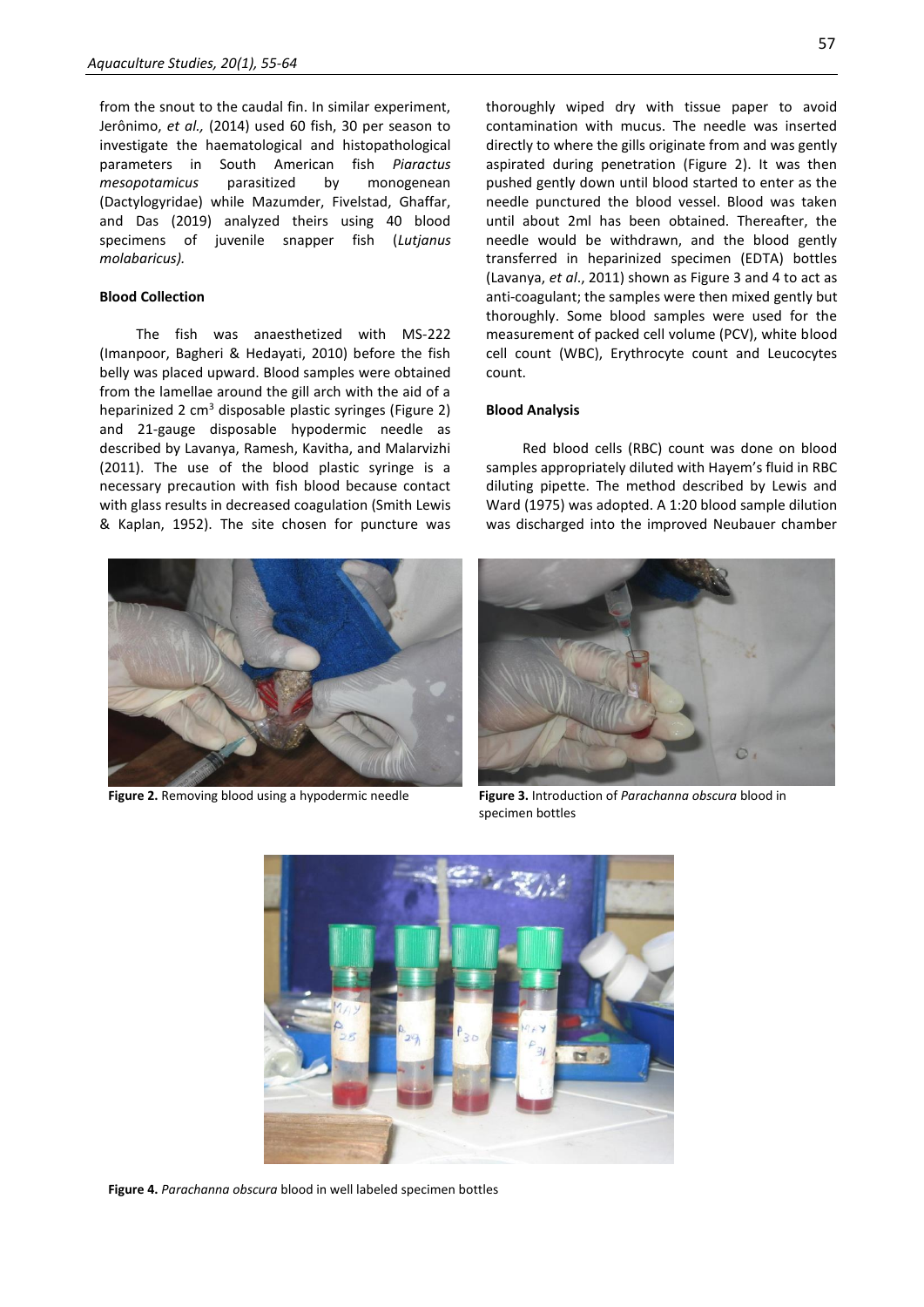

**Figure 5.** Mean condition factor for infested and non-infested *Parachanna obscura*

and viewed with a light microscope. The cells were counted using x40 magnification with observation of the margin rule.

White blood cells (WBC) count was done in a manner similar to RBC count. Blood samples were diluted (1:20) with Turk's fluid and introduced into the chamber and counted. The numbers of cells/ $\text{mm}^3$  were obtained by multiplying by 50 (Dacie & Lewis, 1984).

The capillary tube was 2/3 filled with anticoagulated blood and spinned at 12,000 g for 5 minutes using micro-haematocrit centrifuge. The PCV was read using micro-haematocrit reader as a percentage following Adebayo, Fagbenro, Ajayi, and Popoola (2007).

0.02ml of sample was placed in Sahli's tube (90 – 140 g/dl) holding 0.1N HCL in its 1in unit mark and allowed to stand for 5 minutes. The brown precipitate acid-hamatin was developed to match the unfading standard colour (Dacie & Lewis, 1984). The volume of the solution in the graduated Sahli's tube was then converted to haemoglobin concentration in g/dl. The haematological indices included the following; mean packed cell volume (PCV), mean leucocyte, mean Eosinophills, mean Neutrophills calculated from the equations given by Anderson and Klontz (1965**).** 

# **Statistical Analysis**

The following parameters were calculated following Margolis, Esch, Holmes, Kuris and Schad (1982) as adopted by Akther, *et al* (2017):

> Prevalence per size group; No. of host infested in the class x 100 Total No. of host in the class

Prevalence per population; No. of parasites in the class x 100 Total No. of host examined

Incidence of infestation; Number of parasites Number in the host class infested

> Condition factor (CF); 100p  $L^3$

where: P is weight (g), L is length (cm)

IBM SPSS Statistics 20 software package was used to (1) compare the means using ANOVA and test of linearity to determine the level of homogeneity and skewness at  $\alpha$  = 0.05 level test, and (2) determine the coefficient of correlation of parameters between infested and non-infested *Parachanna obscura* at 0.05 and 0.01 level of significant.

> Co-efficient of correlation r;  $(\mathsf{x}-\mathsf{x})$  (y-y) √∑(x-x)2 ∑(y-y)<sup>2</sup>

#### **Results and Discussion**

A total of fifty (50) fishes were examined and the size ranges taken as well as the frequencies of occurrence in relation to size variation are as shown in Table 1. The specimens were divided into five (5) size groups ranging from 12 cm to 37 cm. There was a preponderance of specimens with standard length ranging from 22 cm to 32 cm over others accounting for 88 % frequency of the total population of specimens examined (Table 1).

All size groups were examined for nematode infestation and a total of twenty-four or 48% of the *Parachanna* were infested while twenty-six or 52% were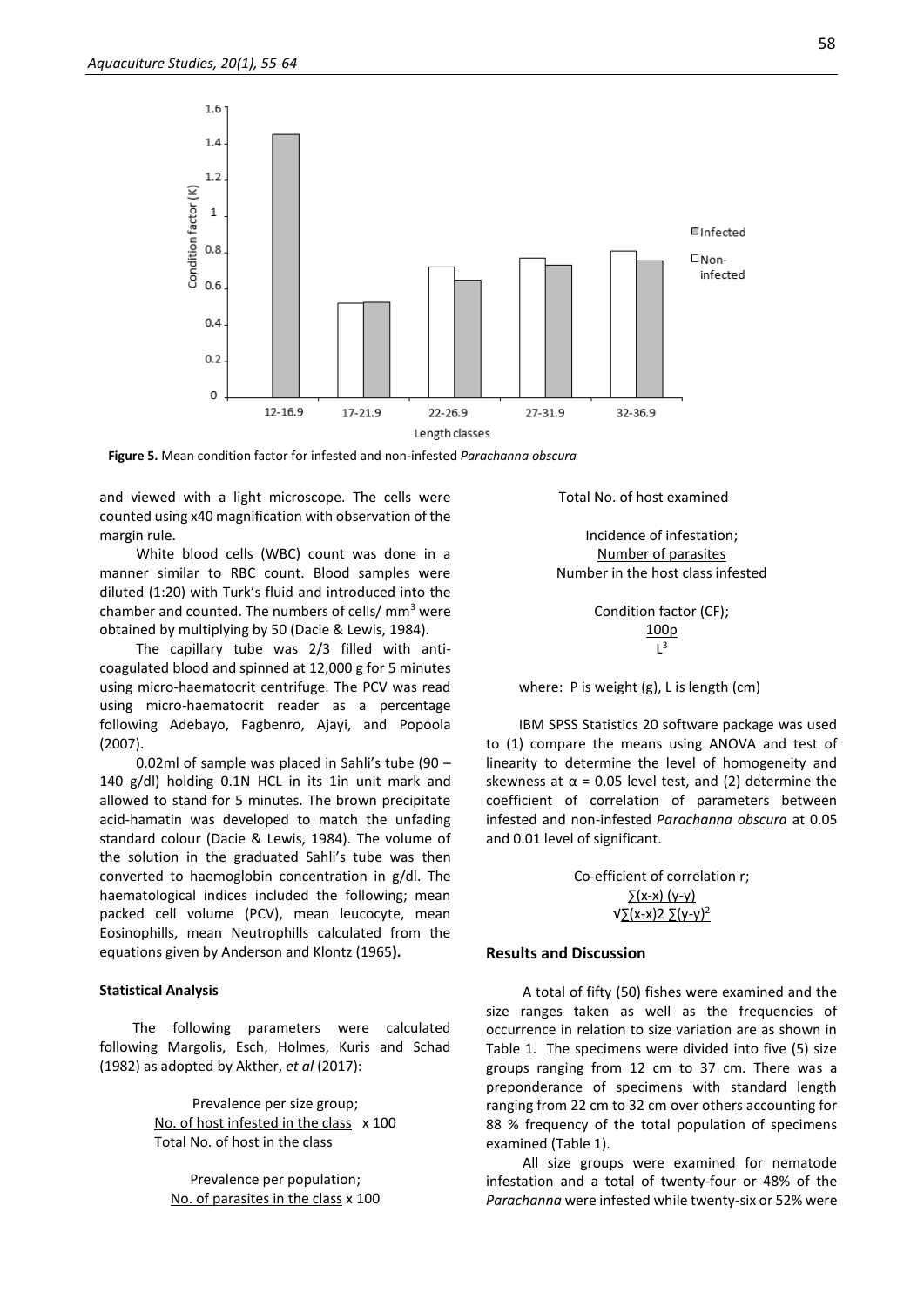**Table 2.** Combined Correlations coefficients of the haematological parameters between infested and non-infested P. Obscura

|                  |                                 | Leu1 | Leu2         | PCV1            | PCV <sub>2</sub> | Neu1         | Neu2         | Lym1         | Lym2         | Mono1        | Mono2        | Eosino1      | Eosino <sub>2</sub> |
|------------------|---------------------------------|------|--------------|-----------------|------------------|--------------|--------------|--------------|--------------|--------------|--------------|--------------|---------------------|
|                  | Pearson Correlation 1           |      | $-.345$      | .262            | .370             | $.515*$      | $-.064$      | $-.452*$     | .075         | $-.371$      | .053         | .171         | $-.163$             |
| Leu1             | Sig. (2-tailed)                 |      | .099         | .215            | .075             | .010         | .768         | .027         | .727         | .075         | .806         | .423         | .447                |
|                  | N                               | 24   | 24           | 24              | 24               | 24           | 24           | 24           | 24           | 24           | 24           | 24           | 24                  |
|                  | Pearson Correlation -.345       |      | $\mathbf{1}$ | $-.225$         | $-.109$          | $-.069$      | $.389*$      | .085         | $-.423*$     | $-.176$      | .023         | $-.119$      | .239                |
| Leu2             | Sig. (2-tailed)                 | .099 |              | .292            | .596             | .749         | .049         | .692         | .031         | .411         | .909         | .580         | .240                |
|                  | N                               | 24   | 26           | 24              | 26               | 24           | 26           | 24           | 26           | 24           | 26           | 24           | 26                  |
| PCV1             | Pearson Correlation .262        |      | $-.225$      | $\mathbf{1}$    | .033             | .343         | .113         | $-.408*$     | $-.104$      | .028         | .087         | .309         | $-.159$             |
|                  | Sig. (2-tailed)                 | .215 | .292         |                 | .880             | .101         | .599         | .048         | .628         | .895         | .686         | .142         | .459                |
|                  | N                               | 24   | 24           | 24              | 24               | 24           | 24           | 24           | 24           | 24           | 24           | 24           | 24                  |
| PCV <sub>2</sub> | <b>Pearson Correlation</b> .370 |      | $-.109$      | .033            | $\mathbf{1}$     | .351         | $-.410*$     | $-.335$      | $.419*$      | $-.318$      | .198         | .148         | $-.244$             |
|                  | Sig. (2-tailed)                 | .075 | .596         | .880            |                  | .093         | .038         | .110         | .033         | .130         | .332         | .489         | .230                |
|                  | N                               | 24   | 26           | 24              | 26               | 24           | 26           | 24           | 26           | 24           | 26           | 24           | 26                  |
| Neu1             | Pearson Correlation .515*       |      | $-.069$      | .343            | .351             | $\mathbf{1}$ | .109         | $-.960**$    | $-.090$      | $-.256$      | $-.254$      | .291         | .124                |
|                  | Sig. (2-tailed)                 | .010 | .749         | .101            | .093             |              | .611         | .000         | .675         | .227         | .231         | .167         | .564                |
|                  | N                               | 24   | 24           | 24              | 24               | 24           | 24           | 24           | 24           | 24           | 24           | 24           | 24                  |
| Neu2             | Pearson Correlation -. 064      |      | $.389*$      | .113            | $-.410*$         | .109         | $\mathbf{1}$ | $-.098$      | $-0.986**$   | $-0.038$     | $-.224$      | $-.225$      | .113                |
|                  | Sig. (2-tailed)                 | .768 | .049         | .599            | .038             | .611         |              | .647         | .000         | .860         | .271         | .291         | .582                |
|                  | N                               | 24   | 26           | 24              | 26               | 24           | 26           | 24           | 26           | 24           | 26           | 24           | 26                  |
| Lym1             | Pearson Correlation -.452*      |      | .085         | $-.408$ $-.335$ |                  | $-.960$ **   | $-.098$      | $\mathbf{1}$ | .081         | .236         | .206         | $-.479*$     | $-.092$             |
|                  | Sig. (2-tailed)                 | .027 | .692         | .048            | .110             | .000         | .647         |              | .708         | .267         | .333         | .018         | .668                |
|                  | N                               | 24   | 24           | 24              | 24               | 24           | 24           | 24           | 24           | 24           | 24           | 24           | 24                  |
| Lym2             | Pearson Correlation .075        |      |              | $-.423$ $-.104$ | $.419*$          | $-.090$      | $-.986**$    | .081         | $\mathbf{1}$ | .066         | .122         | .236         | $-.218$             |
|                  | Sig. (2-tailed)                 | .727 | .031         | .628            | .033             | .675         | .000         | .708         |              | .759         | .553         | .267         | .285                |
|                  | N                               | 24   | 26           | 24              | 26               | 24           | 26           | 24           | 26           | 24           | 26           | 24           | 26                  |
| Mono1            | Pearson Correlation -.371       |      | $-.176$      | .028            | $-.318$          | $-.256$      | $-.038$      | .236         | .066         | $\mathbf{1}$ | $-.481*$     | $-.292$      | .216                |
|                  | Sig. (2-tailed)                 | .075 | .411         | .895            | .130             | .227         | .860         | .267         | .759         |              | .017         | .166         | .310                |
|                  | N                               | 24   | 24           | 24              | 24               | 24           | 24           | 24           | 24           | 24           | 24           | 24           | 24                  |
| Mono2            | <b>Pearson Correlation</b> .053 |      | .023         | .087            | .198             | $-.254$      | $-.224$      | .206         | .122         | $-.481*$     | $\mathbf{1}$ | .199         | $-.237$             |
|                  | Sig. (2-tailed)                 | .806 | .909         | .686            | .332             | .231         | .271         | .333         | .553         | .017         |              | .352         | .243                |
|                  | N                               | 24   | 26           | 24              | 26               | 24           | 26           | 24           | 26           | 24           | 26           | 24           | 26                  |
|                  | Pearson Correlation .171        |      | $-.119$      | .309            | .148             | .291         | $-.225$      | $-.479*$     | .236         | $-.292$      | .199         | $\mathbf{1}$ | $-.249$             |
|                  | Eosino1 Sig. (2-tailed)         | .423 | .580         | .142            | .489             | .167         | .291         | .018         | .267         | .166         | .352         |              | .242                |
|                  | N                               | 24   | 24           | 24              | 24               | 24           | 24           | 24           | 24           | 24           | 24           | 24           | 24                  |
|                  | Pearson Correlation -. 163      |      | .239         | $-.159$         | $-.244$          | .124         | .113         | $-.092$      | $-.218$      | .216         | $-.237$      | $-.249$      | 1                   |
|                  | Eosino2 Sig. (2-tailed)         | .447 | .240         | .459            | .230             | .564         | .582         | .668         | .285         | .310         | .243         | .242         |                     |
|                  | N                               | 24   | 26           | 24              | 26               | 24           | 26           | 24           | 26           | 24           | 26           | 24           | 26                  |

\*. Correlation is significant at the 0.05 level (2-tailed). 1rep infested and 2 non-infested.

\*\*. Correlation is significant at the 0.01 level (2-tailed).



**Figure 6.** Percentage (%) frequency of infestation and Non-infested *Parachanna. obscura*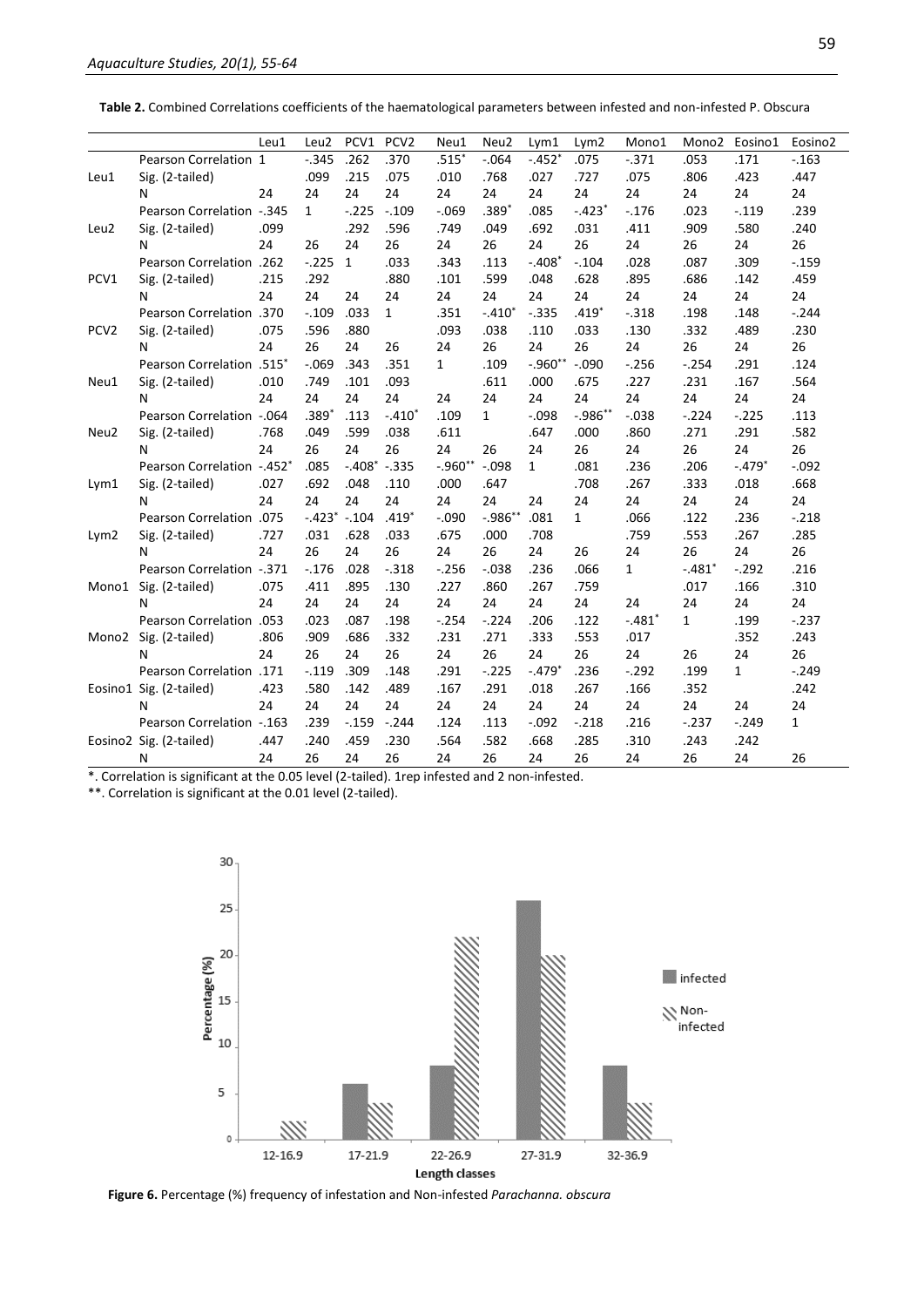

**Figure 7.** Length against weight of Infested *Parachanna obscura.*

non-infested as shown in table 1. Percentage of incidence of infestation was 60% with the size groups ranging from 17cm to 21.9cm.

The size groups 17-21.9cm, 22-26.9cm, 27-31.9cm and 32-36.9 cm respectively had an average of 1.33, 2.75, 2.25 and 2.0 nematodes per fish. Oden, Ama-Abasi and Ndome (2015) observed 12 worms per fish in the dry season and 6 worms per fish in the wet seasons as variations in incidence of nematode parasite on snakehead of the lower Cross River with no variation with size. In the present study, the parasitic load was on the weakest or most vulnerable part (anal pore having 61.7% of nematodes) followed by the intestine (29.8%) while cardiac and caecum had 4.3% each which is opposed to Oden, *et. al.*, (2015), Moravec (2000) and Ibiwoye, *et al*., (2006) who rather had the highest occurrence at the gut though they never examined the anal region. The World Book Encyclopedia (1994) reported that researchers have found more than 90, 000 nematodes in a single rotting apple which goes to confirm why the concentration around the anus (smelling region). The incidence of parasitism decreased with size of *Parachanna* with 22-26.9cm having 2.75 followed by 27-31.9cm having 2.25 and then 32-36.9cm with 2.0. Invariable no defined pattern was followed because at 12-16.9cm length group the incidence was as low as 1.33. Conversely, the incidence of parasitic infestation may increase or decrease with size since other factors like nutrition, age and environment (presence of other parasites, water temperature and pollution, etc) could increase or lower the parasitic load.

The highest prevalence rate (66.7%) of infestation in *Parachanna obscura* was obtained with the length class (32-36.9cm) followed by 60% for length class (17-

21.9cm) while the length class (22-26.9cm) had the least prevalence rate of 26.7% as shown in table 1 and 2. Length-class-wise, three out of every five *Parachanna* of the length size 17-21.9cm were infested, 4 out 15, 13 out of 23, and 4 out of 6, respectively, at 22-26.9cm, 27- 31.9cm and 32-36.9cm group were infested with nematodes. Prevalence based on population referred to the number of nematodes in a particular length group over the total *Parachanna* population (50). Thus prevalence did not follow any regular pattern with length. Akther, Hakkani, Ashaduzzaman and Mohanta (2017) stated that prevalence of infection of parasite vary considerably depend on seasons, environment and management practices. Both Gado, Mahfouz, Moustafa and Lolo (2017) and Khan, Khartoon, Muhammad and Shafi (2019) observed that prevalence of some ecto. parasitic diseases in African catfish and fish *Johniuss dussumieri* were also seasonally dependent. Gado, *et al*., (2017) had 15.5% and 15% as highest prevalence of infestation of ectoparasites on *Clarias gariepinus* in both autumn and winter and spring and summer periods respectively while Akther. *et al*., (2017) had prevalence rates ranging from 4.5% in the stomach to 48.04% on the skin and monthly prevalence range from 50% to 92.30% on *Channa punctatus*. Oladipo, *et al*., (2019) and Sorour and Hamouda (2019) got varying prevalent rates ranging from 11% and 60.32% on *Gnathonemus senegalensis* (Trunkfish) and 0.55 to 100% on *C. gariepinus* by different ecto- and endo-parasites.

Infected blood of *Parachanna obscura* revealed oval, penial shape and Bi-concave Red cells. The Red cells appeared in clusters and the Lymphocytes were not normal, while the Non-infested blood of *P. obscura,*  both the. Red cell and the Lymphocyte appeared normal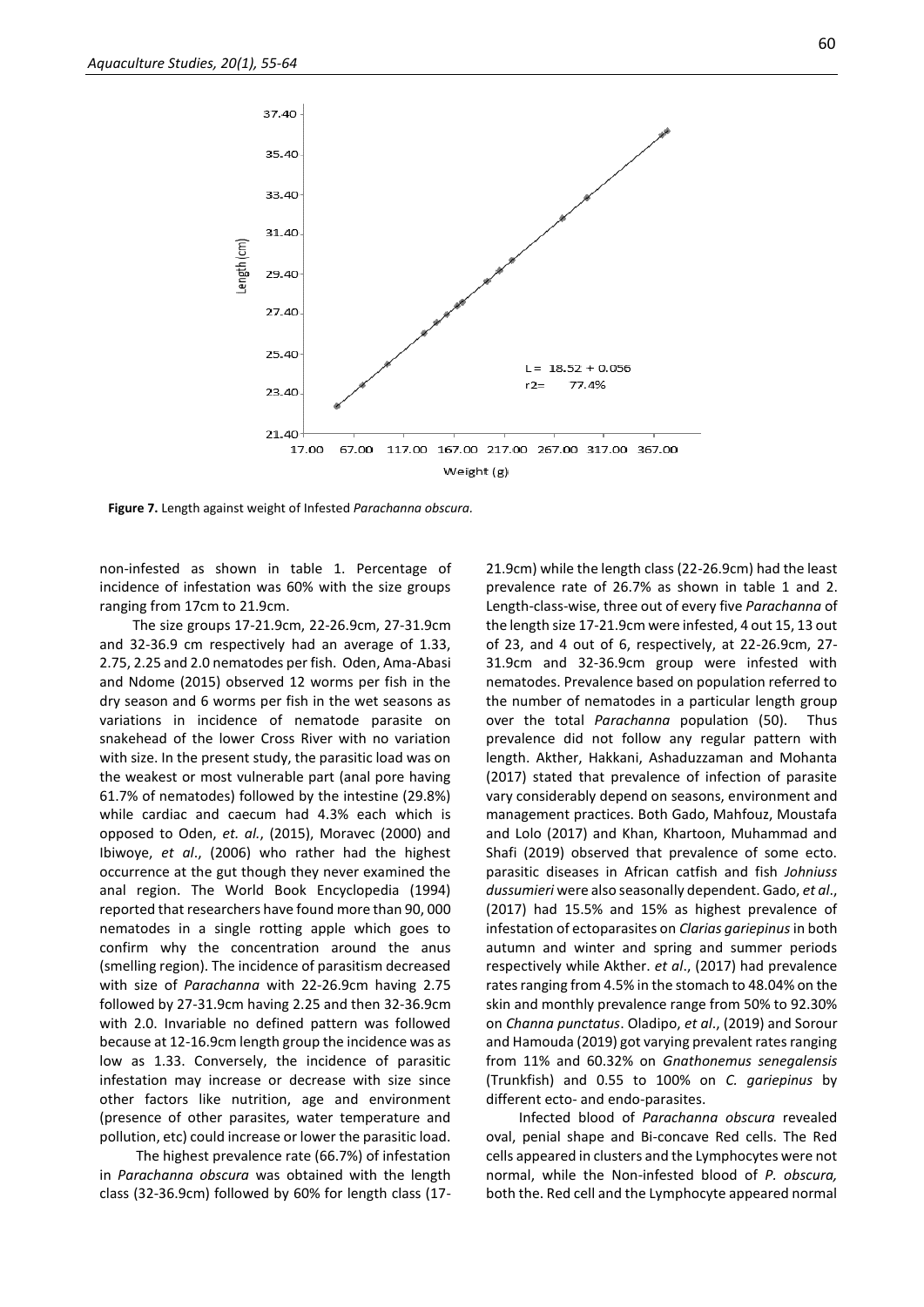The results of haematological characteristics of *Parachanna obscura* are as shown in Table 2. The value of pack cell volume (PCV %) was higher for non-infested than infested *P. obscura.* It ranged from 12 to 33% and 17 to 31% for infested and non-infested *respectively*. The mean total PCV were 20.84 and 21.6% for infected and non-infested*.* This reduced value on the infested portends negative signal to the aquaculturist who should guard against any further loss of blood by employing some chemotherapeutic measures (Obiekezie, & Ajah, 1994).

The mean lymphocyte ranged from 21 to 65% and 21 to 76% for infected and non-infected *Parachanna obscura* respectively. The overall mean lymphocyte for infested and non-infested *P. obscura* was 44.38% to 39.3% respectively. Such sudden rise from 39.3% to 44.38% is an indication that the fish is fighting an infection which causes the lymphocytes to multiply rapidly thereby producing characteristic swelling of the lymph. At this point the aquaculture candidate is at the risk of survival or at the least loses in economic value. The value on mean monocyte ranged from 0 to 6% for non-infested and 0 to 5% for infested *P. obscura* with overall mean of 1.9% and 1.92% for non-infested and infested respectively. Monocytes as a type of leucocytes (white blood cells) that help to build immunity in fish. The slightly lower level in the infected shows that the fish's immunity level is being compromised and calls for urgent attention. The mean Eosinophils was very low and ranged from o to 7% in both infected and noninfested *P. obscura*. The overall mean Eosinophils was 1.58% for infested and 1.2% for non-infested*.* The increase in level of Eosinophil being one of the combatants against parasitic infection could most likely be to cub the infection rate in *Parachanna*. The value of mean Neutrophils ranged from 24 to 78% for infested *P. obscura.* as against 33 to 76% for non-infested. The overall mean Neutrophils were 57.5% and 51.67% for non-infested and infested *P. obscura* respectively. The mean Leucocyte ( $*10<sup>3</sup>$ mm<sup>-3</sup>) was 4.18 for infested and 4.48 for non-infested *P. obscura* with a range from 3.4 – 5.4 for infested and 2.4 to 6.2 for non- infested *P. obscura.* The lower the neutrophilic value, the lower the immunity level.

The mean condition factor (k) was higher as the fish length increased with infestation being (0.71) slightly lower than that of the non-infested fishes (0.82) (Figure 6). The lower condition factor shows reduced immunity Nazeef and Abubakar (2013) opined that k below one is not good. Coincidentally, the infected had k below one showing reduced wellness probably due to parasitic infection.

The test of means using anova amongst the infested showed positive linearity only between Lymphocyte and Eosinophils  $(^1{}_{23}F_{0.022}; 6.279)$  and between Leucocytes and Monocytes  $(^{1}_{23}F_{0.073}; 3.620)$ . Deviations from linearity were 0,353 and 0.530 respectively. The rest did show any form of

homogeneity. Besides, none of the pairs showed any positively significant (P<0.05) skewness - change or alteration in any particular direction.

Table 2 shows the correlation coefficient between all the haematological parameters in both the infested and non-infested *Parachanna.* None of the parameters showed any positive significant difference between infested and non-infested. However, when one parameter in either infested was compared to noninfested, Leucocyte in infested had moderate positively (P<0.05) significant correlation with infested Neutrophils while PCV2 vs Lym2 had mild positive significant correlation (P<0.05). Parameters with mild negative significant correlation at 0.05 level (2 tailed test) included Leu2 vs Neu2, Leu2 vs Lym2, Leu1 vs Lym1, PCV1 vs Lym1, PCV2 vs Neu2, Mono1 vs Mono2 Lym1 vs Eosino1. At  $\alpha$  = 0.01 and 0.001 only the following had very strong negative significant correlation-Neu1 vs Lym1, Neu2 vs lym1, and Neu2 vs Lym2. The positive correlation implies that as one parameter goes up the other rises whereas with the negative correlation means that a decrease in a parameter results to commensurate decrease in the value of the other. Highly positive significant correlation (P<0.01; 0.9255) existed between length and weight of *P. obscura* (Figure 7) which was very high for infected than non-infected *Parachanna obscura.* Correlation between length and condition factor (k) was negative (Figure 5). Other correlations, that is, between Length and Leucocyte, Length and PCV, Weight and Leucocytes were positive but very poorly correlated. This study agrees with Boon, Zuxu and. Boom (1990) that parasitic infections reduced the PCV and Leucocyte values. This work also corroborates with Adebayo, *et. al*., (2007) where the Leucocytes value showed a negative correlation with PCV. Intensification of infestation and hence higher degree of infections evidenced by lower pcv, leucocytes and neutrophils, will invariably, not only reduce the immunity but will also lower the economic values of the aquaculture candidate.

The blood analysis of infected and non-infected *Parachanna obscura* presented in table 1 based on the 50 fish samples showed a slight variation in their haematological values. These variations may be attributed to the presence of parasites (nematodes). In some of these specimens it was observed that those fish harbouring nematodes weighed more than the noninfested ones and the incidence of infestation was highest for length classes 22cm to 32cm probably due to increase in size of the specimens. The abundance of these length classes may be attributed to the selectivity of the gear being used especially in the swamps/tributaries where the species were more abundant. Garcia, Echevarrin, Martinez, and Zamora, (1992), opined that fish size can cause variation in haematological values.

The effects of nematode infestation in *Parachanna obscura* were pronounced in parameters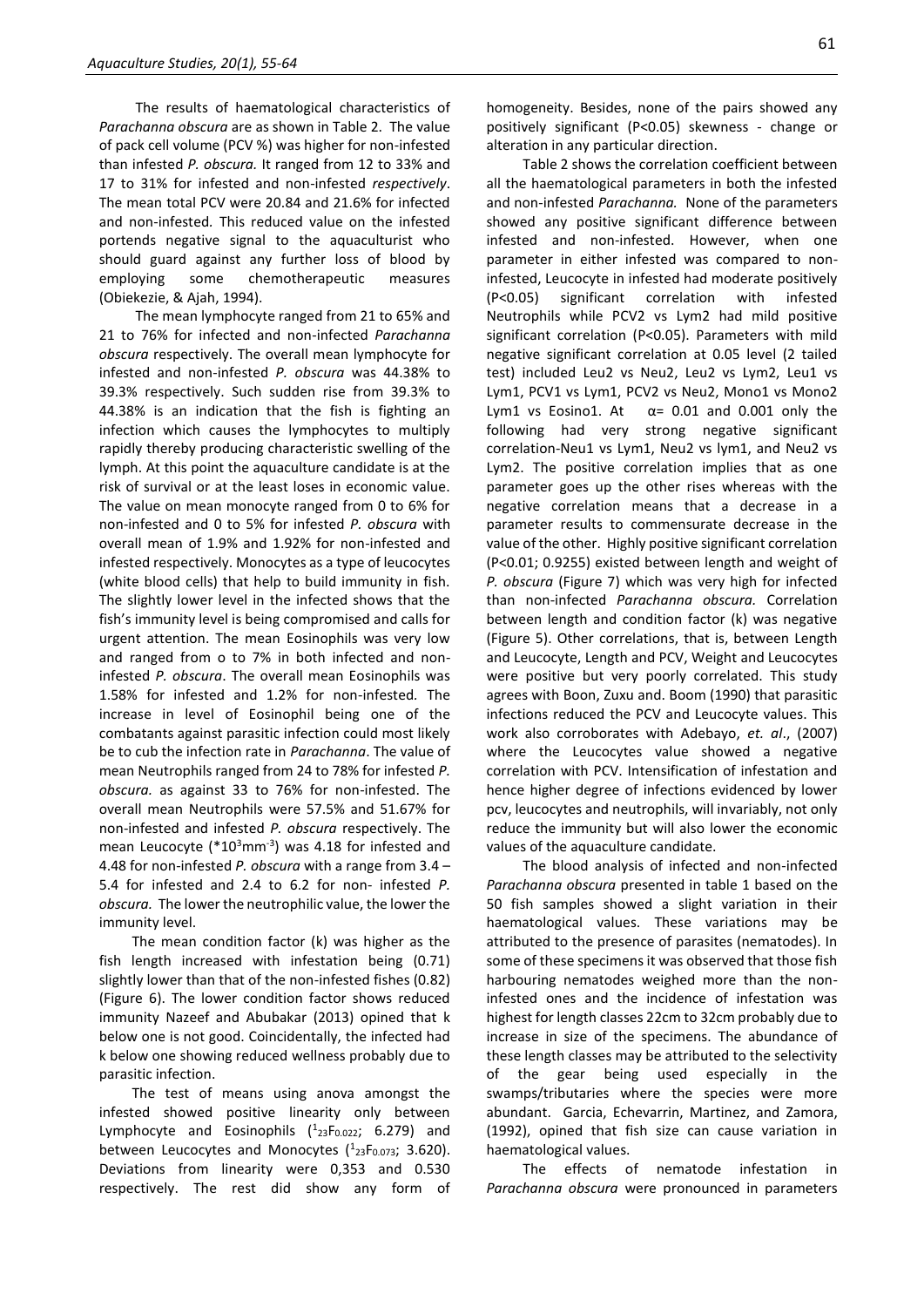such as Pack cell volume (PCV), Lymphocyte, Monocytes, Eosinophills, Leucocytes and Neutrophills. It has been observed that the PCV was lower in infested (20.8%) than non-infested (21.6%) specimens and tend to increase with length and weight. The parasitic effects of nematode on fish can result in anaemic condition in the fish. This situation was a reverse of Lymphocytes which were higher in infested (44.38%) than non. infested (39.3%) *P. obscura.* The present study established the fact that as the level of parasitic infestation increased, the PCV reduced and caused variation in blood index values. Besides, the previous studies by Lavanya, *et al., (*2011); Pradhan, Patra, Mohanty, and Pal (2012); Pradhan, Patra, and Pal (2014); and George, Akinrotimi, and Nwokoma (2017) attributed such variations to factors such as age, fish size, nutritional state, season (Pradhan, *et al.,* 2012), spawning, sex (Collazos, Ortega, Barriga, & Rodriguez, 1998), malnutrition (Ighwela, Ahmad, & AbolMunafi, 2012), environmental stress (Singh & Tandon, 2009; Ahmed & Sheikh, 2020), and genetic variation in different fish species, parasitic infestation is hereby implicated.

The presence of Neutrophills caused more serious stress in the infested (51.7%) than non-infested (57.5%) *Parachanna obscura* because it provided the fish with defense against invading nematodes, a process known as chemotaxis. The Leucocyte was lower in infested (4.18 x 10<sup>3</sup>mm<sup>-3</sup>) than non-infested (4.48 x 10<sup>3</sup>mm<sup>-3</sup>) P. *obscura.* This is understood because the leucocytes in infested *P. obscura* are always engaged in defending the fish against foreign bodies and in the process may be destroyed. George, *et al*., (2017) observed that the introduction of two pesticides-atrazine and metolachlor to *Clarias gariepinus* resulted in significantly higher positive difference over the control in white blood cell (WBC), neutrophils, monocytes, mean corpuscular haemoglobin (MCH) and mean corpuscular haemoglobin concentrations (MCHC). Jerônimo, *et al.,* (2014), stated that hematological alterations might be related to physiological characteristics as well as disease or culture conditions. They added that in the hostparasite relationship, the severity in health alterations might be associated to attachment mechanisms of the parasite, its life cycle and mainly, the number of parasites.

# **Conclusion**

The haematological parameters - Pack cell volume (%), Leucocyte (%), Monocyte (%), Eosinophills and Neutrophills (%) values were lower in the infested while the Lymphocyte (%) was higher in the non-infected *P. obscura* specimens obtained from Great Kwa Rivers, Cross River estuary depicting the extent of damage parasitic nematode had on *P. obscura*. More parasites constituting, 61.7% and 29.8%, respectively, were found in the fish anal pore and intestine whereas only 4.3% were each found in the cardiac and caecum region. This study creates awareness of the probable negative impart parasite infestation could have on the fish industry, hence the obvious need to administer prophylactic treatment or chemotherapeutic when already manifested. Prevalence and incidence of infestation moved in opposite direction in *P. obscura.*  The immune system of *Parachanna* were affected negatively due to parasitic infestation exemplified by the reduced values amongst key parameters like Neutrophils, leucocytes and PCV etc in infested compared with non-infested. The aquaculture implication of such reduction is low immunity and economic losses to the fish farmer.

# **References**

- Adebayo, O.T., Fagbenro, O.A., Ajayi, C.B. & Popoola, O.M. (2007). Normal haematological profile of *Parachanna obscura* as a diagnostic tool in aquaculture. *International Journal of Zoological Research*, 3, 193-199.
- Adeyemo, O.K., Okwilagwe, O.O. & Ajani, F. (2009). Comparative assessment of sodium edta and heparin as anticoagulants for the evaluation of haematological parameters in cultured and feral African catfish (*Clarias gariepinus). Brazilian Journal of Aquatic Science and Technology,* 13(1), 19-24.
- Ahmed, I & Sheikh, Z. A. (2020). Comparative study of hematological parameters of snow trout *Schizopyge plagiostomus* and *Schizopyge niger* inhabiting two different habitats, *The European Zoological Journal*, **87**,1, 12-19. http://dx.doi.org/10.1080/24750263.2019.170564[7](http://dx.doi.org/10.1080/24750263.2019.1705647)
- Ajah P.O., & Ukutt, E.R. (2018a). The in vitro effect of water soluble fraction of crude oil on the biochemical, hematological and enzymological parameters of clariid catfish juveniles and sub adults. *International Journal of Scientific and Engineering Research (IJSER)*, 9(12),1364- 1385.
- Ajah P.O., & Ukutt, E.R. (2018b). The effect of water-soluble fraction of crude oil on the biochemical, hematological and enzymological changes in fed and starved clariid catfish juveniles. *International Journal of Scientific and Engineering Research (IJSER)*, 9(4), 1386-1406.
- Akther, S., Hakkani, E. Aman, A & Mohanta, M. (2018). Prevalence of parasitic infestations in the freshwater fish, Chann punctatus (Bloch) from Rajshahi Metropolitan, Bamgladesh. *International Journal of Current Microbiology and Applied Sciences, 7(04), 3431- 3441.* DOI: 10.20546/ijcmas/2018.704.388.
- Ama-Abasi, D., & Anthony, O. (2010). Proximate analysis of snakeshead, *Parachanna obscura, (*Gunter 1861) in the Cross River, Nigeria. *Global Journal of Agricultural Sciences,* 9(2), 7-13.
- Anderson, D., & Klontz, G.W. (1965). Basic Haemotology for the fish culturist *Ann. Northwest. Fish cult*., 16, 38-41.
- Bassey, A.U. & P.O. Ajah (2010). Effect of three feeding regimes on growth, condition factor and food conversion rate of pond cultured *Parachanna obscura (*Gunther, 1861) (Channidae) in Calabar, Nigeria. *Turkish Journal of Fisheries and Aquatic Sciences,* 10, 195-202*.*
- Boon, J.H., Zuxu, Y. &. Boom, G.H.R (1990). Effects on *Anguillicola crassus* and *Trypanosoma granulosum*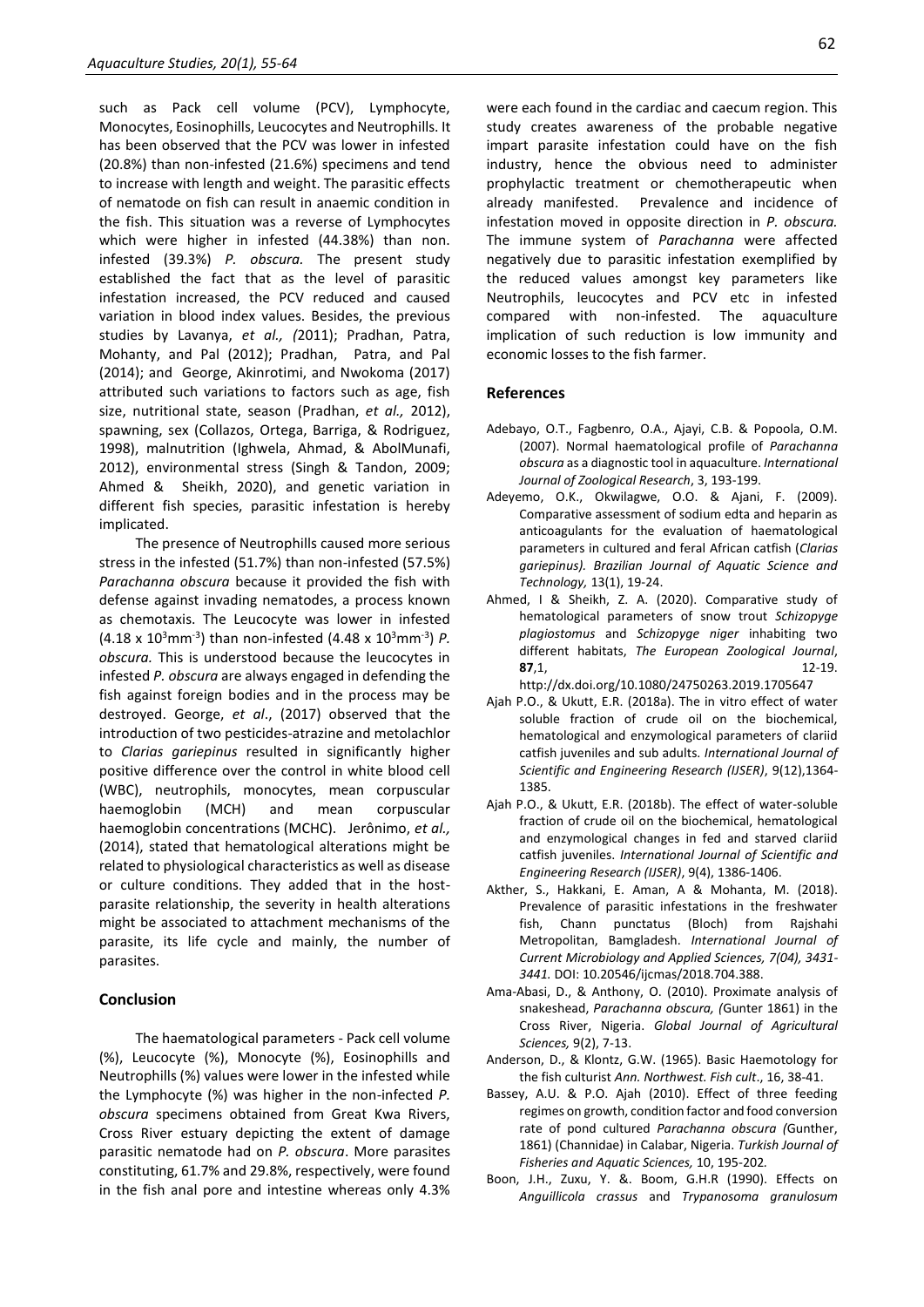infections on peripheral blood cells of European Eel *(Anguilla anguilla* L). *Bull. Eur. Ass. Fish Pathol.*, 10 (5), 143-145.

- Clauss, T.M., Alistair, D.M. & Arnold, J.E. (2008). Hematological disorders of fish. *Veterinary Clinics of North America: Exotic Animal Practice,* 11(3), 445-462.
- Collazos, M.E., Ortega, E., Barriga, C. & Rodriguez, A.B. (1998). Seasonal variation in hematological parameters male and female *Tinca tinca*, *Molecular and Cellular Biochemistry*, 183(1-2), 165-16[8.](http://dx.doi.org/10.1023/A:1006878922332) http://dx.doi.org/10.1023/A:100687892233[2](http://dx.doi.org/10.1023/A:1006878922332)
- Conver, D F. Spadling, M.G. & Forester, D.J. (2003). Epizootiology of Eustrongylides ignotus in Florida: Transmission and development of larvae in intermediate hosts. *Journal of Parasitology,* 89(2), 290 – 298
- Dacie, J.V. & Lewis, S.M (1984). Practical Haematological 8<sup>th</sup> edition Edinburgh, Livingstone. 50 – 57.
- Gado, M.S.M., Mahfouz, N.B., Moustafa, E.M.M. & Lolo, E.E.E. (2017). Prevalence of some ectoparasitic diseases in African catfish (*Clarias gariepinus)* at Kafr El-Sheikh governorate. *International Journal of Fsheries and Aquatic Studies,* 5(3), 576-583*.*
- Garcia, M. P., Echevarrin, G., Martinez, F. J. & Zamora, Z., (1992). Influence of blood sample collections on the haematocrit value of two teleosts, rainbow trout (*Oncohrhynchus mykiss*) and European sea bass (*Dicentrachus labrax* L.). *Comp. Biochem.Physiol*., 101, 733–736.
- George, A.D.I., Akinrotimi, O.A. & Nwokoma, U.K. (2017). Haematological Changes in African Catfish (*Clarias gariepinus*) Exposed to Mixture of Atrazine and Metolachlor in the Laboratory, *Journal of Fisheries Science.com,* 11(3), 048-054.
- Gupta, S., & Banerjee, S. (2011). Assessment of some haematological parameters of an airbreathing fish *Heterpneustes fossilis-*After short term exposure to sublethal concentrations of Mercuric Chloride*. Fishing Chimes,* 31(8), 1-4.
- Guseva, L.N. (1990). Food Diets and feeding ratio in snakehead *Channa argus* in the lower A muder's ya R. *J. Ofo. Lethy Oil*, 30, 439-466.
- Ibiwoye, T.I.I., Owolabi, O.D., Ajala, A.A., Oketoki, T.O., Adio, S.M., Adedapo, A., Ayeku, P.O. & Agbontale, J.J. (2006). Helminth parasites in freshwater fish species from Jebba Lake and Bida floodplain areas of River Niger, Nigeria. *Proceedings of Conference of the Fisheries Society of Nigeria*, 16(20), 13-20.
- Ighwela, K. A.; Ahmad, A. B. & Abol-Munafi, A. B., (2012). Haematological changes in Nile tilapia (*Oreochromis niloticus*) fed with varying dietary maltose levels. *World J. Fish Mar. Sci.*4. 376–381.
- Imanpoor, M.R., Bagheri, T., & Hedayati, S.A.A. (2010). The anaesthetic effects of clove essence in persian sturgeon, *Acipenser persicus. World Journal of Fish and Marine Sciences,* 2(1), 29-36.
- Jerônimo, G.T., Pádua, S.B., Bampi, D., Gonçales, E.L.T., Garcia, P., Ishikawa, M.M., & Martins, M.L. (2014). Haematological and histopathological analysis in South American fish *Piaractus mesopotamicus* parasitized by monogenean (Dactylogyridae). *Brazilian Journal of Biology,* 74(4), 1000-1006. http://dx.doi.org/10.1590/1519-6984.09513.
- Khan, R.K, Khatoon, N., Muhammad, F., & Shafi, M. (2019). Seasonal variation of parasitic infections in fish *Johniuss dussumieri* (Perciformes: Sciaenidae). *International*

*Journal of Aquatic Science,* 10(2), 94-97. ISSN: 2008- 8019.

- Kori-Siakpere, O. & Egbor, V.E. (1997). Haematological characteristics African mudfish: *Clarius buthupogon* (Clariidae), *Bul.,* 21, 177 –185.
- Kori-Siakpere, O., Ake, J.E.O. & Idoge, E. (2005). Haematlogical characteristics of the African snakehead, *Parachanna obscura*, *African Journal of Biotechnology*, 4(6), 527-530.
- Kumari, A., & Perven, S. (2017). Comparative study of helminth parasites in freshwater fish, Channa punctatus of Chapra, Bihar. *International Journal of Scence and Research,* 6(8), 1369*.*
- Lavanya, S.; Ramesh, M.; Kavitha, C. & Malarvizhi, A., (2011). Hematological, biochemical and ion regulatory responses of Indian major carp *Catla catla* during chronic sub lethal exposure to inorganic arsenic. *Chemosphere*, 7, 977–985
- Lewis, S.M. & Ward, P.G. (1975). *An evaluation of Haematological Laboratory Practice. 24:13*
- Labello, S.L., Saunder, D.K. & Crawford, T.G. (2001). Observation on the blood viscosity in striped bass, *Morore saxatilis* (Coal baum) associated with fish hatchery condition *Transaction of the Kansas Academy of Science*, 104 (314), 183 – 194
- Margolis, L., Esch, G.W., Holmes, J.C., Kuris, A.M., & Schad, G.A. (1982). The use of ecological terms in parasitology (Report on an ad.hoc committee of the American Society of Parasitologist). *Journal of Parasitology,* 68, 131-133.
- Mazumder, S.K., Fivelstad, S., Ghaffar, M. Abd., & Das, S.K. (2019). Haematological and biochemical responses of juvenile Malabar blood snapper (*Lutjanus molabaricus*  Bloch & Schneider, 1801) exposed to different rearing temperatures and diets. *Sains Malaysiana,* 48(9), 1790- 1810. http://dx.doi.org/10.17576/jsm-2019-4809-01
- Moravec, F. (2000). Nematodes of the freshwater fishes of the Neotropical region. *Folia Parasitologia,* 47, 60-66.
- Nazeef, S, & Abubakar, U.M. (2013). Diversity and condition factor of fish species of DadinKowa Dam, Gombe State, Nigeria. *Greener Journal of BiologicalSciences,* 3(10), 350-356.
- Obiekezie, A.I. & Ajah, P. O. (1994). Chemotherapy of Macrogyrodactylosis in the culture of African clariid catfish: *Clarias gariepinus* and *Heterobranchus longifilis. J. Aqua. in the Tropics,* 9, 187-192.
- Oladipo, S.O., Sunday, O.J., & Ogunbiyi, D.C. (2019). Occurrence and prevalence of parasites associated with *Gnathonemus senegalensis* in Apodu Reservoir, Malete, Nigeria. *Sri Lankan Journal of Biology, 4(1), 14-23.*
- Pradhan, S. C.; Patra, A. K.; Mohanty, K. C.; & Pal, A., (2012). Hematological and plasma biochemistry in *Cirrhinus mrigala* (Hamilton 1822). *Comp. Clin. Pathol.,*  http://dx.doi.org/10.1007/s0058[0-0](http://dx.doi.org/10.1007/s00580-012-1642-z)1[2-1](http://dx.doi.org/10.1007/s00580-012-1642-z)64[2-z](http://dx.doi.org/10.1007/s00580-012-1642-z)..
- Pradhan, S.C., Patra, A.K. & Pal A. (2014). Hematological and plasma chemistry of Indian major carp, *labeo rohita*  (Hamilton, 1822). *Journal of Applied Ichthyology*, 30(1), 48-54. http://dx.doi.org/10.111/JAI.1229[7](http://dx.doi.org/10.111/JAI.12297)
- Satheeshkumar, P., Ananthan, G., Senthil Kumar, D. & Jagadeesan, L. (2010). Haematology and biochemical parameters of different feeding behavior of teleost fishes from Vellar estuary, India. *Comp Clin Pathol*  http://dx.doi.org/10:1007/s0058[0-0](http://dx.doi.org/10:1007/s00580-011-1259-7)1[1-1](http://dx.doi.org/10:1007/s00580-011-1259-7)25[9-7](http://dx.doi.org/10:1007/s00580-011-1259-7) *.*
- Singh, B.P. & Tandon, P.K., (2009). Effect of river water pollution on hematological parameters of fish, *Wallago attu. Res. Environ. Life Sci*,.2, 211–214.